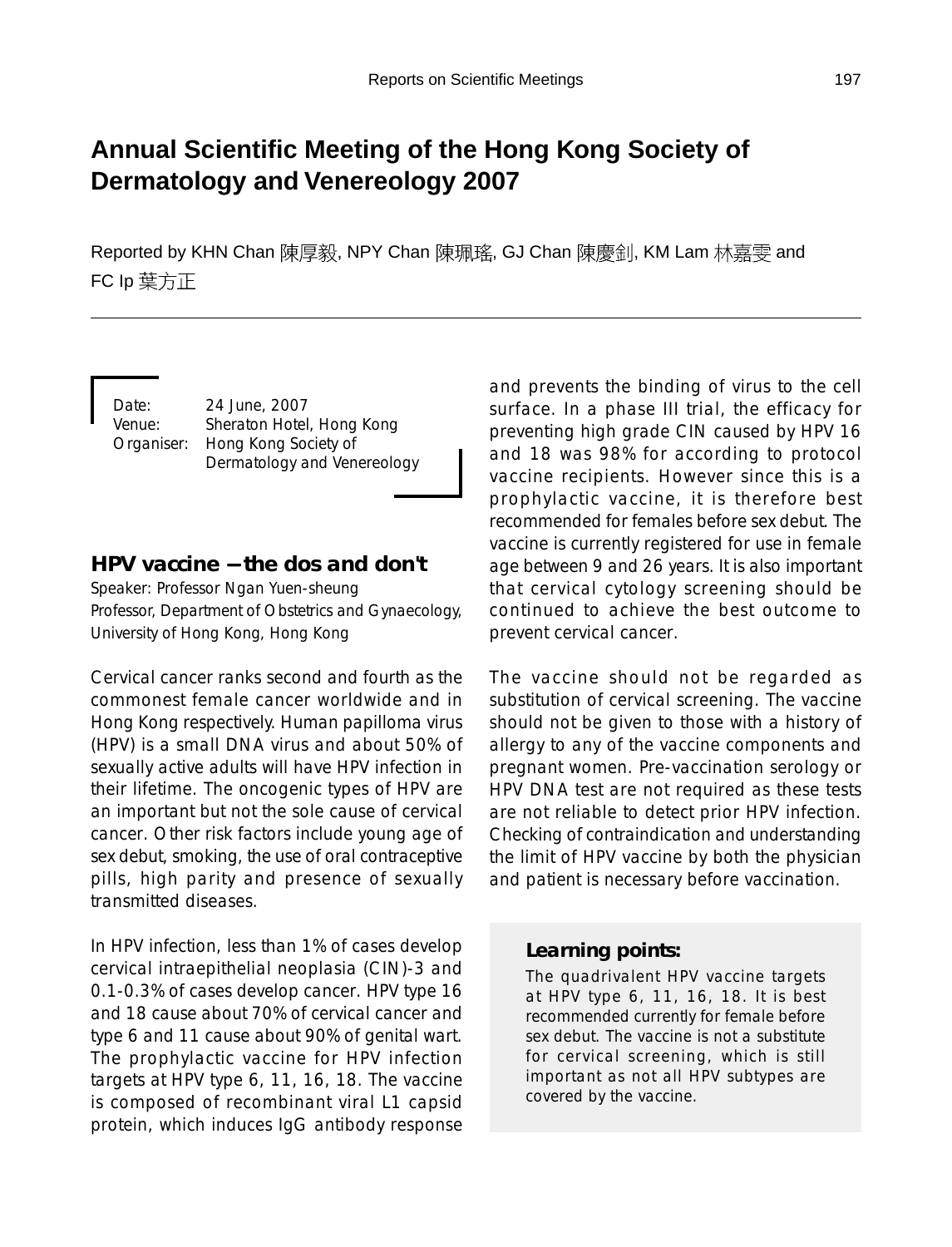### **Intrepretation of immunological tests**

Speaker: Dr. Chan Yuk-tat, Eric

Consultant, Division of Clinical Immunology, Department of Pathology and Clinical Biochemistry, Queen Mary Hospital, Hong Kong

A number of skin diseases are autoimmune in nature and are characterised by the presence of skin blisters while many other systemic autoimmune diseases have cutaneous manifestations. Autoantibody tests are important in the diagnosis and management of patients with autoimmune diseases. One autoantibody often can be measured by several techniques with different interpretation of results.

Anti-nuclear antibodies (ANA) are mainly used for screening of rheumatic diseases. This is typically done by indirect immunofluorence test on HEp-2, a human epithelial cell line, as an antigen source. ELISA is more commonly used for measuring ANA. ANA is sensitive but not specific for systemic lupus erythematosus (SLE). Titre of 1/40 is found in 20% of normal population. It correlates roughly with the disease activity. A positive result of ANA requires further identification of specificities by checking antibodies against, for example, double strand DNA (ds DNA) and extractable nuclear antigen (ENA). Anti-ds DNA antibody is more specific for the diagnosis of SLE and its level can be used to monitor disease activity. Anti-ENA antibody commonly tested includes anti-Sm (specific for SLE), anti-nRNP (mixed connective disease), anti-Ro and anti-La (cutaneous lupus and congenital lupus), anti-Jo-1 (polymyositis/ dermatomyositis associated with interstitial lung disease) and anti-Scl-70 (progressive systemic sclerosis).

Vasculitis is a clinicopathologic process with inflammation and necrosis of blood vessels. Some of the diseases in this group are characterised by the presence of anti-neutrophil cytoplasmic antibody (ANCA). There are two main patterns of ANCA, namely peripheral (p-) ANCA and cytoplasmic (c-) ANCA. Antibody against myeloperoxidase (anti-MPO) is usually detected in sera with p-ANCA and is associated with microscopic polyarteritis, Churg-Strauss syndrome and pauci-immune glomerulonephritis. Antibody binding proteinase III (anti-PR3) is usually present in sera with c-ANCA and is characteristic of Wegener's granulomatosus. The level of anti-MPO and anti-PR3 is used to monitor the disease activity.

Antibodies against desmosomal antigens of epidermal cells are responsible for pemphigus vulgaris (PV) and pemphigus foliceus (PF). The level correlates with the disease activity. Antibodies binding the lamina lucida of the basement membrane at the dermo-epidermal junction, namely bullous pemphigoid antigen (BPAg) 1 and BPAg2 are identified in bullous pemphigoid. BPAg2 is responsible for the induction of blisters.

#### *Learning points:*

A number of skin diseases are autoimmune in nature while many other systemic autoimmune diseases have cutaneous manifestations. Immunological tests are important in the diagnosis and management of patients with these diseases.

#### **Skin patch test** − **its interpretation and application**

Speaker: Dr. Lee Tze-yuen

Honorary Clinical Associate Professor, Faculty of Medicine, University of Hong Kong, Hong Kong

Contact dermatitis is an inflammatory condition of the skin caused by an external agent. Types of contact dermatitis include irritant contact dermatitis (ICD), allergic contact dermatitis (ACD), phototoxic contact dermatitis and photoallergic contact dermatitis. A detailed history is most important for diagnosis, but sometimes clinical judgement can be misleading. Skin patch testing is an important diagnostic tool in contact dermatitis.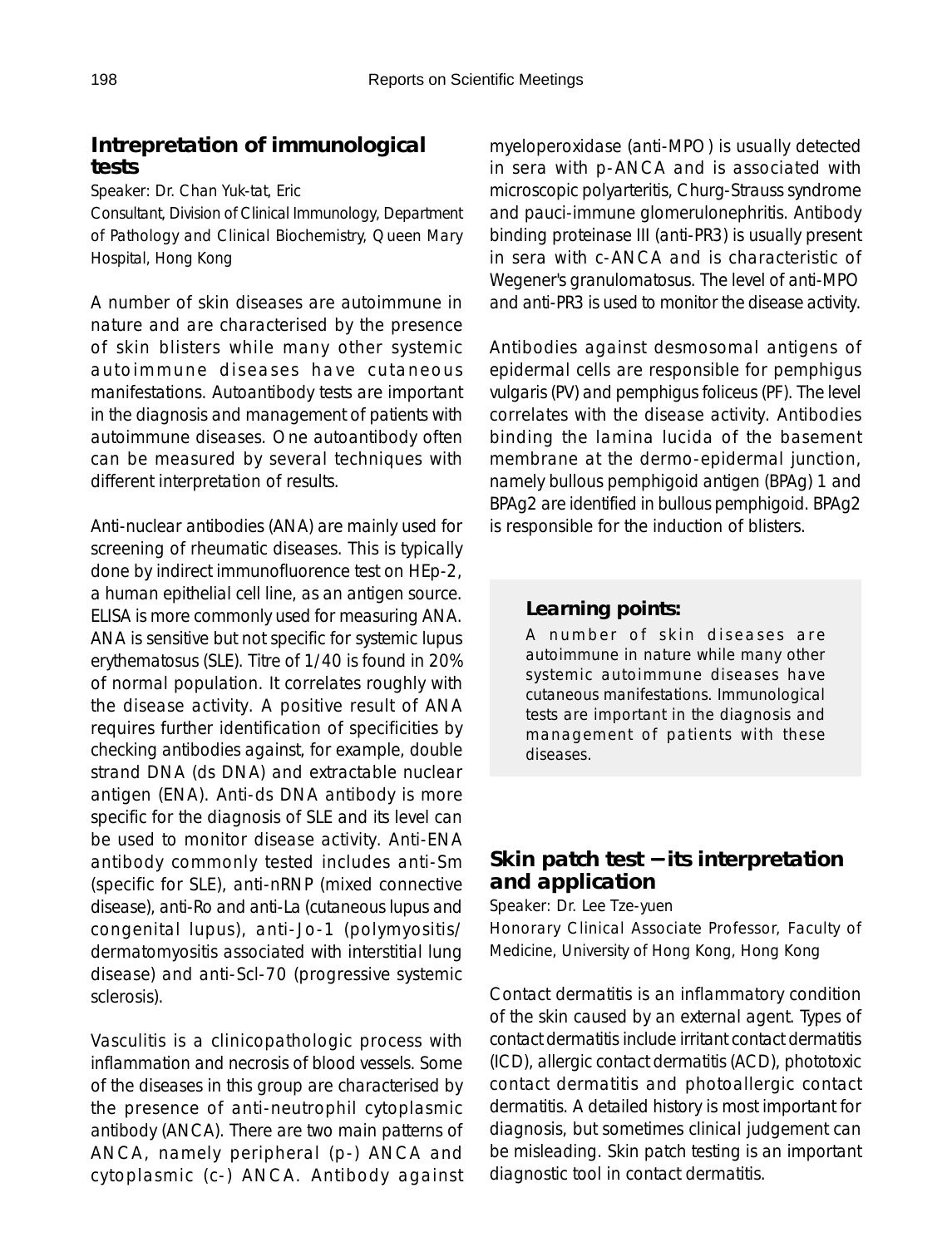The most commonly used test kits for patch testing at present include the Finn Chambers on Scanpor tape, I.Q. Chambers and the TRUE (thin-layer rapid use epicutaneous) test. Commercially prepared allergens are supplied in syringes and are grouped to form different series catered for different situations, e.g. perfume series, dental series, photographic chemical series, etc. Photopatch test is used to evaluate contact photoallergy to common photoallergens.

False positives can occur as a result of contamination, high concentrations of allergens, reaction to patch testing materials, artefacts and the excited skin syndrome. The excited skin syndrome occurs where the skin is hyperirritable due to a strong test reaction, rendering negative tests as being weakly positive.

False negative results can occur with low concentrations or small amounts of allergens, inappropriate occlusion, reading results too early, suppression by steroid or failure to observe a delayed reaction after 48 hours (e.g. in immunosuppressed individuals).

Patch testing is generally a safe procedure but adverse reactions may sometimes occur. They include active sensitisation, irritant reactions to tape, pigmentation changes, secondary infection, scarring, flare up of existing dermatosis and anaphylactic reactions. Patients may also find it troublesome and might not have time to return for follow-up assessment.

In a study on the acceptability and usefulness of patch testing in Hong Kong, the acceptance rate for 3 groups of patients (contact dermatitis, endogenous eczema and unclassified eczema) were found to be 85.7%, 69.2% and 83.3% respectively with an overall acceptance rate of 81%. After comparing the pre- and post-patch test diagnoses, it was found that in 21.7%, 18.7% and 28.0% of the respective groups of patients (overall 22.7%), the final diagnosis had to be changed or modified. This shows that skin patch test is indeed

a very useful test in the aetiological diagnosis of dermatitis.

In another study, patch testing in 490 patients in Hong Kong during a period of 12 months showed that the top 4 allergens in the European standard battery of allergens that gave positive reactions include fragrance mix (19.5%), nickel (16.4%), cobalt (11.3%), and balsam of Peru (8.6%). Among the materials brought by patients, herbal medicine and western medicine were the most common ones that gave positive reaction. In comparison, nickel was the most common allergen in Beijing, Taipei and Singapore. Fragrance mix was the second commonest allergen in Taipei and Singapore whilst it ranked fifth in Beijing, suggesting difference in the use of cosmetics.

#### *Learning Points:*

Skin patch testing is an important diagnostic tool in contact dermatitis in conjunction with a detailed clinical history. It is important to be aware of false-positive and false-negative patch test results. In Hong Kong the top four allergens are fragrance mix, nickel, cobalt and balsam of Peru.

### **Pemphigus with a simple logic behind complex phenotype**

Speaker: Professor Masayuki Amagai Professor and Chair, Department of Dermatology, Keio University School of Medicine, Japan

Pemphigus vulgaris (PV) and pemphigus folicaeous (PF) are autoimmune blistering diseases characterised by intraepidermal blisters formation. PV typically presents with painful erosions and flaccid blisters on skin and mucous membranes, whereas PF has scaly crusted cutaneous erosions with no mucosal involvement. Histologically, the intraepidermal blisters are subcorneal in PF and suprabasilar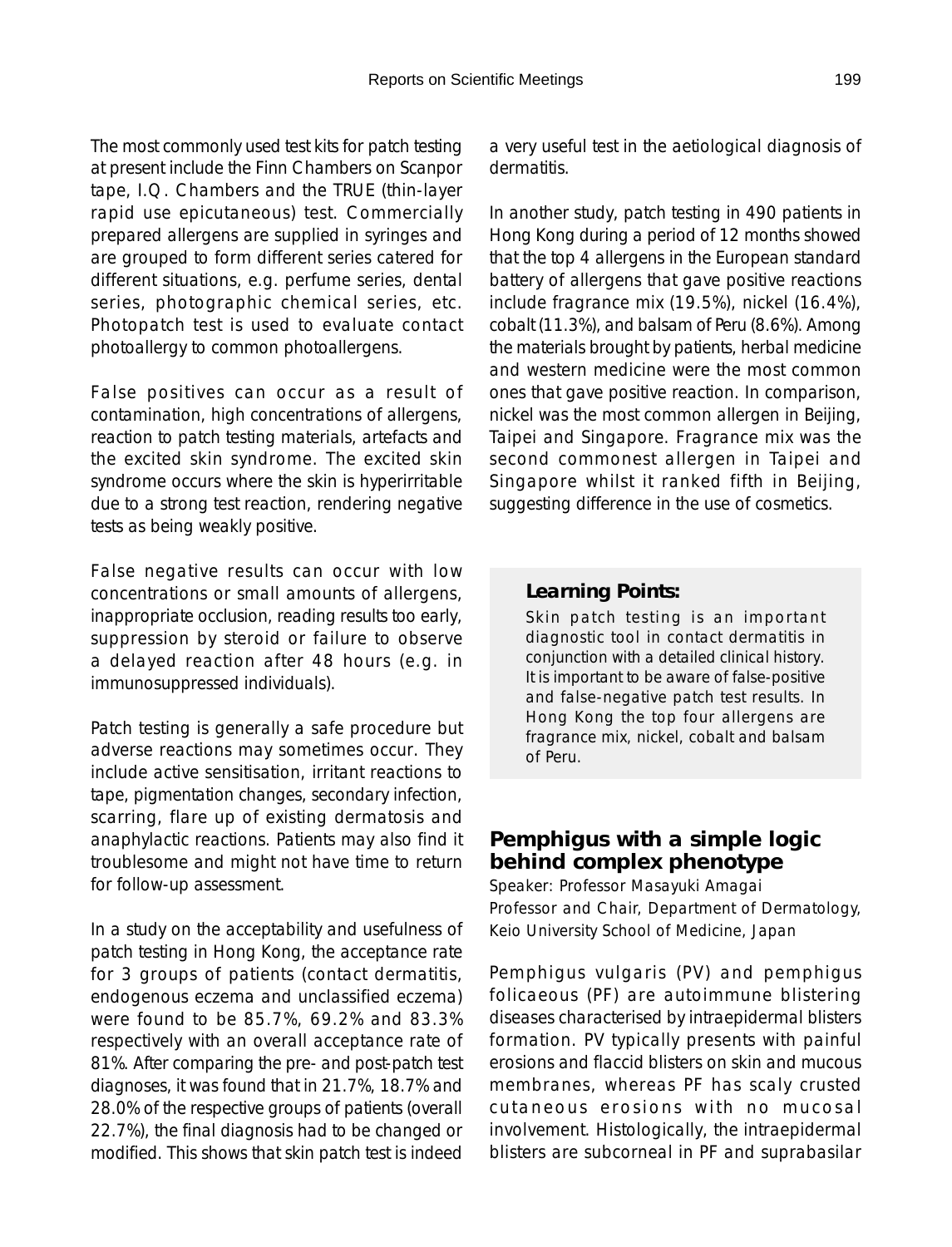in PV, due to an ongoing process of epidermal acantholysis leading to blisters formation. In early 90s, the isolation of cDNA using molecular biology revealed PF and PV antigens were desmoglein 1 (Dsg 1) and desmoglein 3 (Dsg 3) respectively. They are cadherin-type cell-cell adhesion molecules expressed in skin and mucous membranes. In late 90s, enzyme-linked immunosorbent assay (ELISA) using recombinant extracellular domains of Dsg 1 and Dsg 3 expressed by baculovirus system was developed as a specific and sensitive detection tool for pemphigus autoantibodies. A serum from PF is positive against Dsg 1 but negative against Dsg 3. If the serum is negative against Dsg 1 but positive against Dsg 3, it suggests a diagnosis of mucosal dominant type of PV. If the serum is positive against both Dsg 1 and Dsg 3, then it indicates the mucocutaneous type of PV. The desmoglein compensation theory can now explain the clinical and microscopic localisation of PF and PV blisters at a molecular level. The theory states that Dsg 1 and Dsg 3 compensate for each other to maintain epidermal integrity. For example, when the serum contains only anti-Dsg 1 IgG which interferes with the function of Dsg 1, then the serum causes blisters only in the superficial epidermis since this is the only area in which Dsg 1 is present without coexpression of Dsg 3. In the unaffected deep epidermis, the presence of Dsg 3 compensates for the loss of function of Dsg 1. Although anti-Dsg 1 IgG also binds to the mucosa, no blisters are formed due to the coexpression of Dsg 3 in the mucosal membrane. Thus, serum containing only anti-Dsg 1 IgG causes superficial blisters in the skin without mucosal involvement as in PF. More recently, autoantigen deficient mice which do not acquire tolerance against the defected autoantigen provides an active disease model for pemphigus. Adoptive transfer of Dsg 3-/ lymphocytes to mice expressing Dsg 3 induces stable anti-Dsg 3 IgG production with development of the pemphigus phenotype. This mouse model provides a valuable tool to study the molecular and cellular mechanisms of harmful IgG autoantibody production in pemphigus.

#### *Learning points:*

The desmoglein compensation theory has enabled the clinical and histopathological features of PF and PV to be logically explained. Further molecular advances will allow the pathophysiological mechanisms of pemphigus to be more thoroughly studied.

## **Genital HPV infection** − **clinical significance and management**

Speaker: Dr. Lo Kuen-kong

Consultant Dermatologist in-charge, Social Hygiene Service, PHSB, CHP, Department of Health, Hong Kong

Genital Human Papillomavirus (HPV) infection is one of the most common sexually transmitted diseases (STD) in Hong Kong. There are different clinical manifestations of the infection, genital warts being the commonest and cervical cancer being the most serious. Clinically, genital warts are characterised by growth in the genitalia. There are four types according to the morphological presentation, which include the cauliflower type (typical condylomata acuminate), papular type, keratotic type and flat-topped papules or macular type.

Genital warts should be differentiated from a number of anatomical variants like skin tags, naevi, vestibular papillomatosis in female and pearly penile papules in male. Other differential diagnoses include genital warts like molluscum contagiosum, condylomata lata, squamous cell carcinoma and seborrhoeic keratosis.

There are more than 100 genotypes and many more subtypes identified for HPV. Over 40 types infect mucosal surfaces or cause anogenital warts.